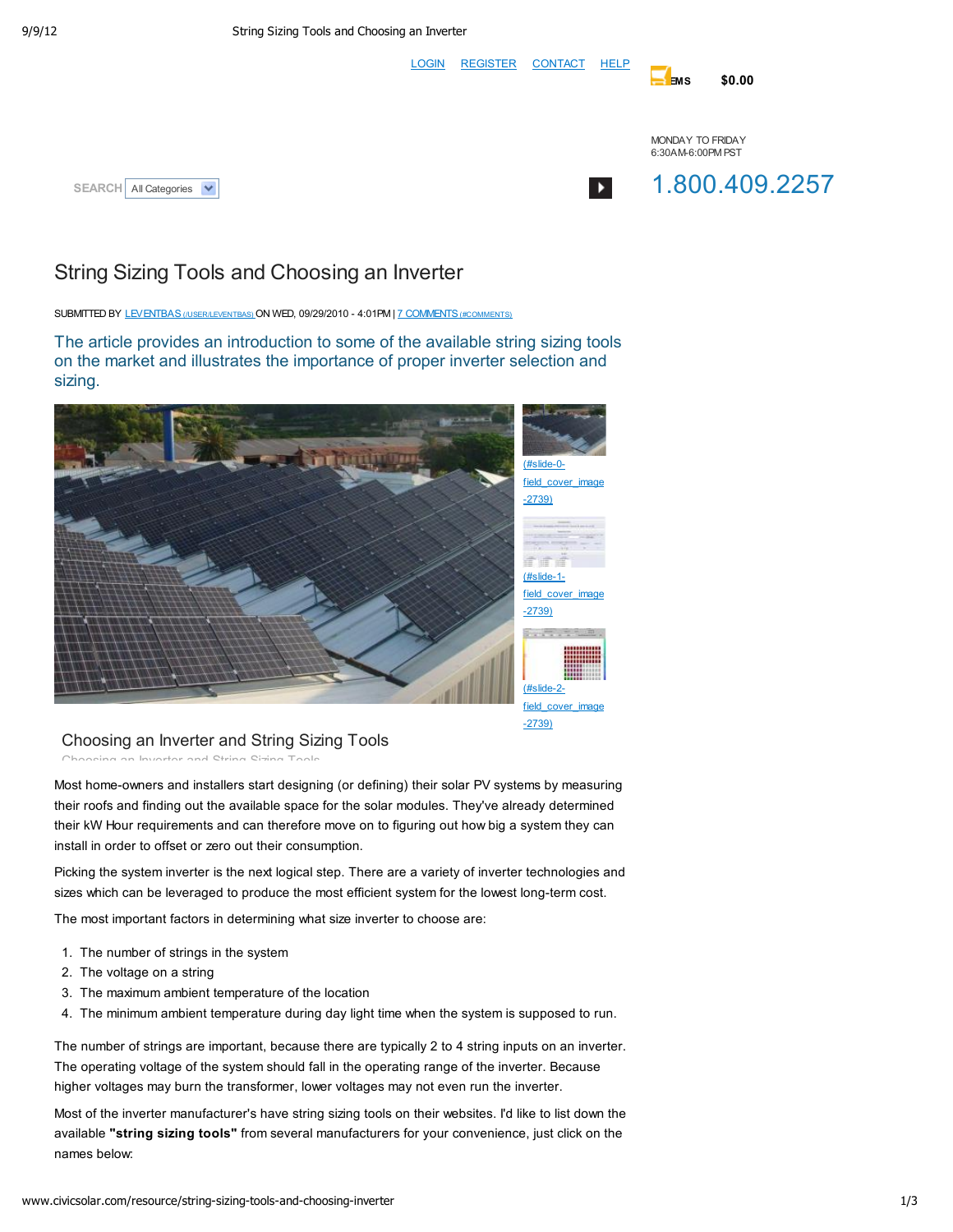#### 9/9/12 String Sizing Tools and Choosing an Inverter

- SMA Sunny Design (Download) (http://www.sma-america.com/en\_US/products/softw are/sunnydesign/dlf/U0Rlc2lnbl8yLTIxX0ludGVybmV0/dow nload.html?type=281&cHash=e7b2db1d377cd058e616126cfed96ec3)
- PV Powered String Sizing Tool (http://solarenergy.advanced-energy.com/StringCalculator.aspx) • Fronius String Sizing Tool (http://www.fronius.com/cps/rde/xchg/SID-05807842-
- 8029BBDE/fronius\_usa/hs.xsl/2714\_8236.htm)
- Solectria String Sizing Tool (http://www.solren.com/stringSizing.html)
- Outback Power String Sizing Tool (http://www.outbackpow er.com/resources/string\_sizing\_tool/)
- Xantrex GT String Sizing Tool (http://www.se-renbu.com/support/gtsizing/SizeNA1P.aspx)
- Xantrex Three Phase Sizing Tool (http://www.se-renbu.com/support/qtsizing/Disclaimers.aspx? pg=SizeNA3P.aspx)
- Enphase Micro Inverters Compatibility List (pdf) (http://enphase.com/w puploads/enphase.com/2011/11/Enphase\_Module\_Compatibility\_List.pdf)
- Power-One Aurora String Sizing Tool (http://stringtool.pow er-one.com/)

Please note that the ambient temperature of the location is an important factor, because it directly affects the voltage of the whole system. You might have to check Weather.com (http://www.weather.com/) for average temperature details while playing with the string sizing tool. Since the module specifications are measured under standard test conditions 78 F degrees, a higher temperature may reduce the voltage output, whereas a lower temperature may increase the voltage output.

If the operating voltage of the array is just on the edge of the operating voltage of the inverters, you may end up with a solar PV system that is not running on a hot sunny day, or even damage your inverter on a cold day.

## Related Products

## **Comments**

Jon Steel (/user/jon-steel) on September 29, 2010 - 4:47pm

Great article, this is a big issue. Question, do each of the strings need to have the same number of panels? Why can't you run one string with X number of panels and another with Y panels in the same array?

September 29, 2010 - 5:50pm | leventbas (/user/leventbas)

As long as the strings are connected to the same inverter, you need to have equal voltage and power on each string. Best Practices dictate that string output is equal across all strings to the same inverter. If strings of a different character are required, think of breaking up the system into two inverters or downsizing the system.

Jeff Ramsay (/user/jeff-ramsay) on September 29, 2010 - 4:56pm

Thanks for the links to the string sizing tools. This is very helpful. What is the effect of a high ambient temperature on the inverter? If the highest recorded ambient temperature only happens once every ten years why do you need to design your solar string sizing for that extreem example or should you use the average high and low temperature? Thanks for the help on this.

September 29, 2010 - 5:54pm | leventbas (/user/leventbas)

The high ambient temperature - as mentioned in the article- may cause a reduction of voltage of the array; therefore the operating voltage the array may be below the operating voltage of the inverter. In that case it won't work.